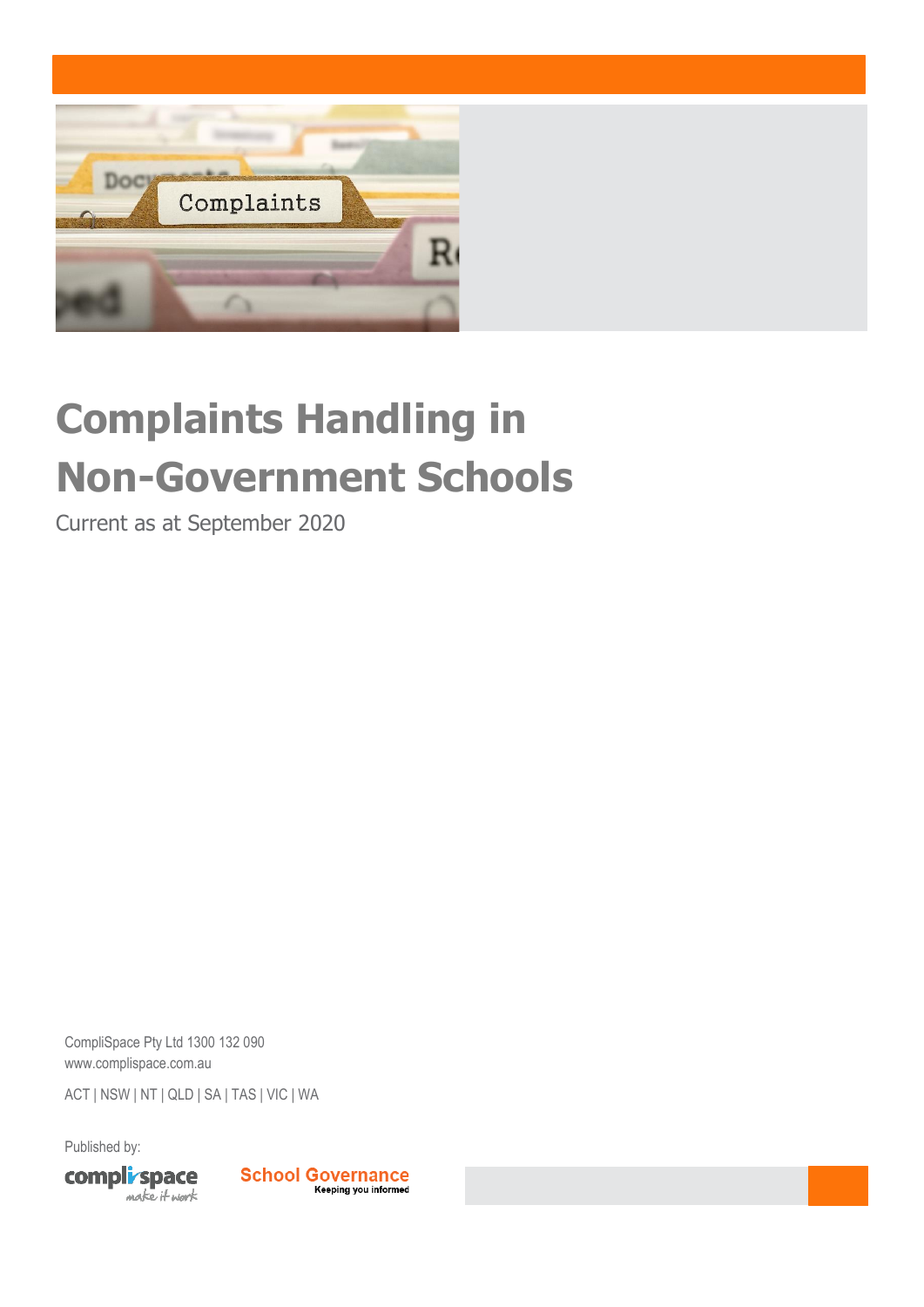# **Table of Contents**

| 1.  |                                                                                                          |  |
|-----|----------------------------------------------------------------------------------------------------------|--|
| 2.  |                                                                                                          |  |
| 3.  |                                                                                                          |  |
| 4.  |                                                                                                          |  |
| 5.  |                                                                                                          |  |
| 6.  |                                                                                                          |  |
|     |                                                                                                          |  |
|     |                                                                                                          |  |
| 7.  |                                                                                                          |  |
|     |                                                                                                          |  |
|     |                                                                                                          |  |
|     |                                                                                                          |  |
|     |                                                                                                          |  |
|     |                                                                                                          |  |
|     | Appointment of a Responsible Individual/s to Manage the Complaints Handling Process  10                  |  |
| 8.  |                                                                                                          |  |
|     |                                                                                                          |  |
|     |                                                                                                          |  |
|     |                                                                                                          |  |
|     |                                                                                                          |  |
|     |                                                                                                          |  |
|     |                                                                                                          |  |
|     |                                                                                                          |  |
| 9.  |                                                                                                          |  |
|     |                                                                                                          |  |
|     |                                                                                                          |  |
|     |                                                                                                          |  |
|     |                                                                                                          |  |
| 10. |                                                                                                          |  |
|     |                                                                                                          |  |
|     |                                                                                                          |  |
|     |                                                                                                          |  |
|     |                                                                                                          |  |
| 11. |                                                                                                          |  |
| 12. | Schedule - Executive Summary of Complaints Handling Obligations of Non-Government Schools in Australia14 |  |
|     |                                                                                                          |  |

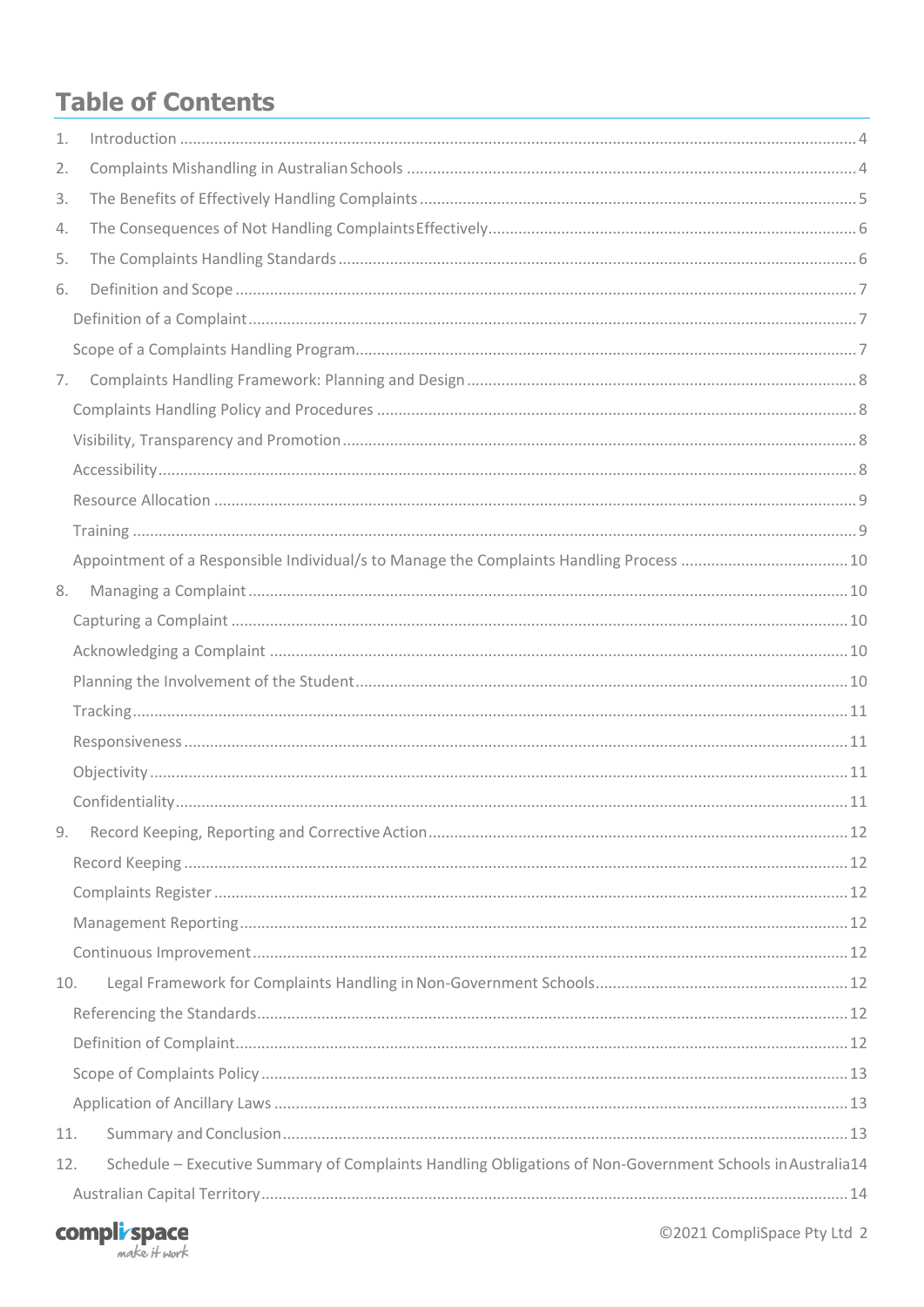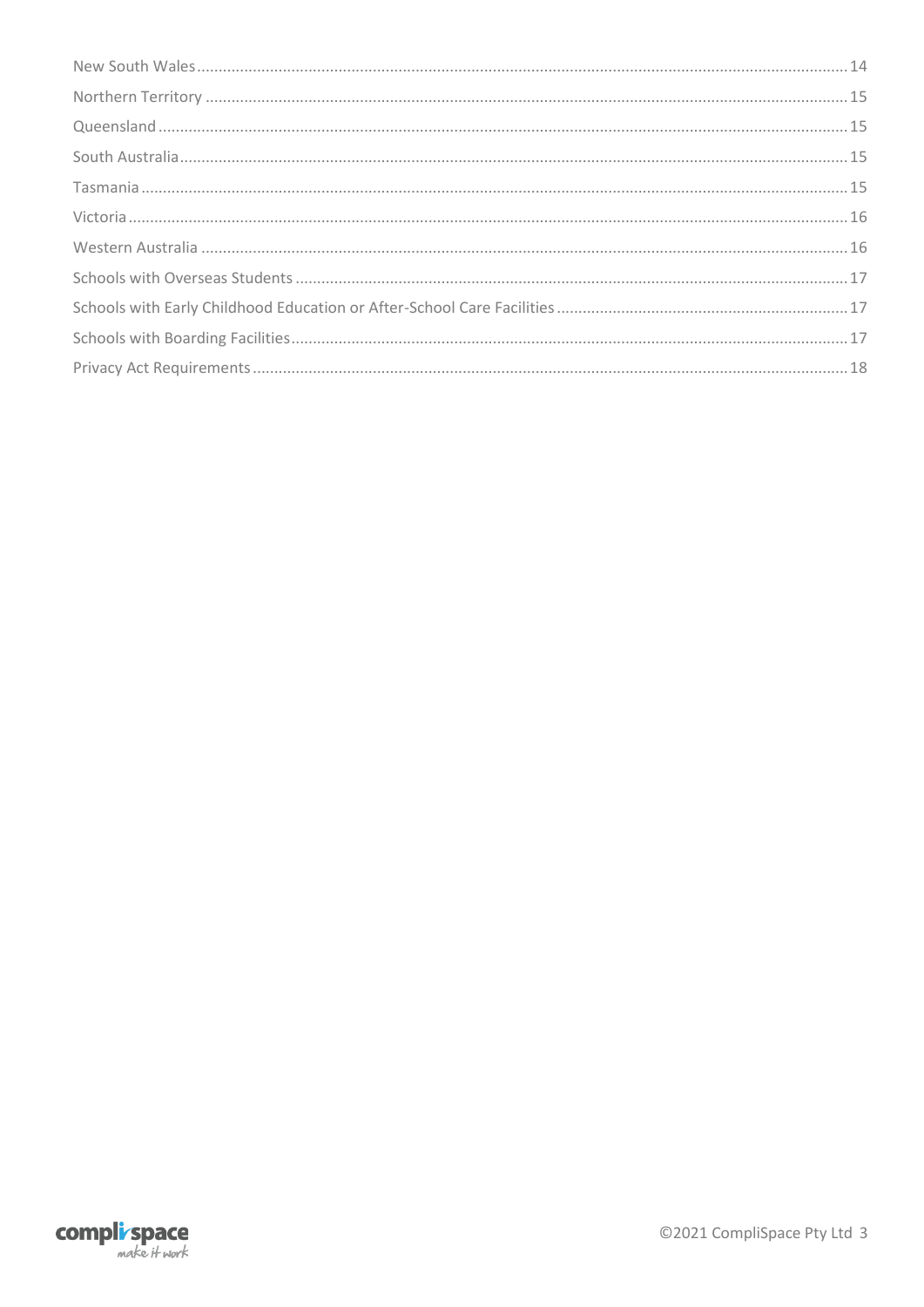# <span id="page-3-0"></span>**1. Introduction**

It may seem counterintuitive that any school would want to encourage parents, students or general members of the public to lodge a complaint. For one thing, schools have enough on their plate. So, the idea of actively encouraging complaints, and then going through the process of responding to them, would surely just increase already excessive workloads and cause unnecessary headaches.

There are, however, at least two compelling reasons why schools across Australia should review their current complaints handling policies and procedures.

Firstly, every non-government school in Australia has clearly defined legal obligations to have complaints handling policies and procedures in place as a condition of their registration/accreditation. Additional legal obligations also arise from myriad ancillary legislative and regulatory obligations such as those relating to privacy, overseas students, boarding facilities, early childhood education and after-school care, as well as vocational education and training services. Larger, more complex schools could in fact find that the requirement for them to document and effectively implement complaints handling policies and procedures arises from five or six different pieces of legislation and regulations.

Secondly, in the age of social media where bad news can travel at great speed, effectively implementing complaints handling policies and procedures is critical for any school that is serious about protecting its reputation and providing high quality education outcomes.

This paper examines the legal framework for complaints handling in non-government schools, starting by testing the assertion that complaints handling in many Australian schools is managed poorly and highlighting the potential risks associated with this practice, as well as the benefits that schools can gain by introducing proper complaints handling procedures.

It then introduces the two complaints handling standards (International and Australian), ISO 10002:2018 and AS/NZS 10002:2014 (the Standards), as well as the National Office for Child Safety's guide to child-focused complaints handling, that together provide the international and Australian best-practice benchmarks.

With reference to the Standards, the paper then highlights the inconsistencies among jurisdictions concerning schools' legal obligations and concludes that it is a lack of regulatory direction that is partially to blame for the current state of affairs.

# <span id="page-3-1"></span>**2. Complaints Mishandling in Australian Schools**

Take a selection of schools in your local area, go to their public website, and type into the search bar (if there is one) the word "complaints" or "grievances". While the results will differ, depending on the state and territory that you live in, the chances are that if it is a government school it will push you back to a Department of Education template policy that suggests that you talk to the teacher, then the principal, then lodge a formal complaint in writing with the Department. If it is a non-government school, the chances are that you may come up with a complete blank.

A governance survey conducted of 63 non-government schools throug[h www.schoolgovernance.net.au](http://www.schoolgovernance.net.au/) found that while 76 per cent of schools had a documented complaints handling program, only 27 per cent had a policy that followed the guidelines set out in the Australian Standard. Critically, 59 per cent of respondents indicated that they did not maintain a complaints register, and 67 per cent indicated that neither their governing body nor their executive team received regular reports detailing the number and nature of complaints received.

Conduct a Google search for "statistics" or "reports" with respect to complaints handling in schools and you are likely to find some interesting data for critical incidents in government schools, but, in all likelihood, you will not be able to find any information with respect to complaints in general. Repeat the search for independent schools and Catholic schools and you may well come up with a blank. A probable reason is that information about complaints is either not being captured or recorded at a local school level, or data with respect to complaints received are not being analysed effectively.

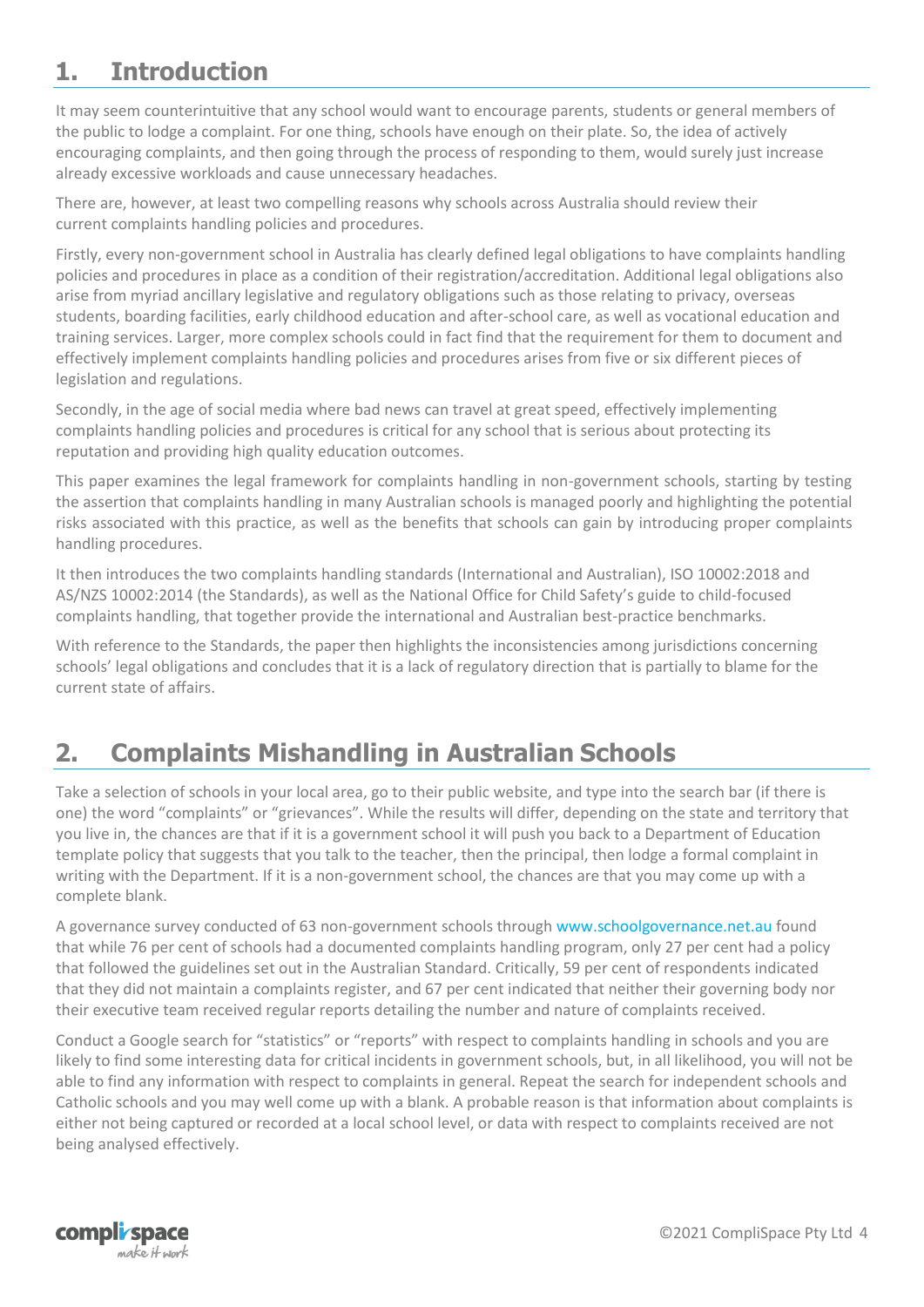Put yourself in the position of a parent, or a member of the local community, and from a standing start try and work out the complaints handling process of your local school. Your experience will depend substantially on the state or territory in which you live.

Anecdotally, it is not uncommon to discuss the issue of complaints management with a school principal and get responses such as "we really don't get any" or "we try to avoid them" or "we resolve everything informally, no need to record these things".

Yet at least some of the schools these principals lead will express a commitment to continuous improvement in their public documents. An essential element of continuous improvement is giving parents and students the opportunity to tell the school about services with which they are not satisfied, so that the school is able to look into the issues and rectify them. So a reluctance to develop and implement a complaints handling program is fundamentally inconsistent with a publicly expressed commitment to continuous improvement.

# <span id="page-4-0"></span>**3. The Benefits of Effectively Handling Complaints**

The establishment and implementation of an effective complaints handling program is all about taking control of the situation. This includes taking control of information, and misinformation, before it is disseminated through non- official channels, taking ownership of the complaint and of communication with the complainant, and resolving complaints at the earliest possible stage of the process. Effective handling of complaints will also allow a school to take control of potential risk events by recognising complaints as key risk indicators.

A major benefit of any complaints handling program is that it enables the school to receive information that it might otherwise have not known about failures in the services it provides. It also gives the school the opportunity to improve. In short, it allows the school to find out what the problem is and fix it.

The many benefits of establishing and effectively implementing a complaints handling program include:

- it ensures that a school complies with its legal obligations
- it encourages constructive feedback from key stakeholders
- it allows a school to identify real problems and resolve them
- it discourages vexatious or frivolous complaints
- it allows schools to take control of vexatious or frivolous complaints if received
- it provides information with respect to potential risks that a school faces
- it enhances a school's ability to identify systematic and recurring problems and assists a school to continuously improve its internal system and controls
- it empowers staff by giving them a clear path to resolve issues in a consistent, systematic and responsive way
- it enhances staff relationships with parents, students and other key stakeholders
- it provides a school's managers and governing body with critical knowledge that enhances their decision- making ability
- it allows a school to clearly demonstrate its core values, that a school listens and learns from its mistakes it sets a positive role model for members of a school community
- it protects and often enhances a school's reputation.

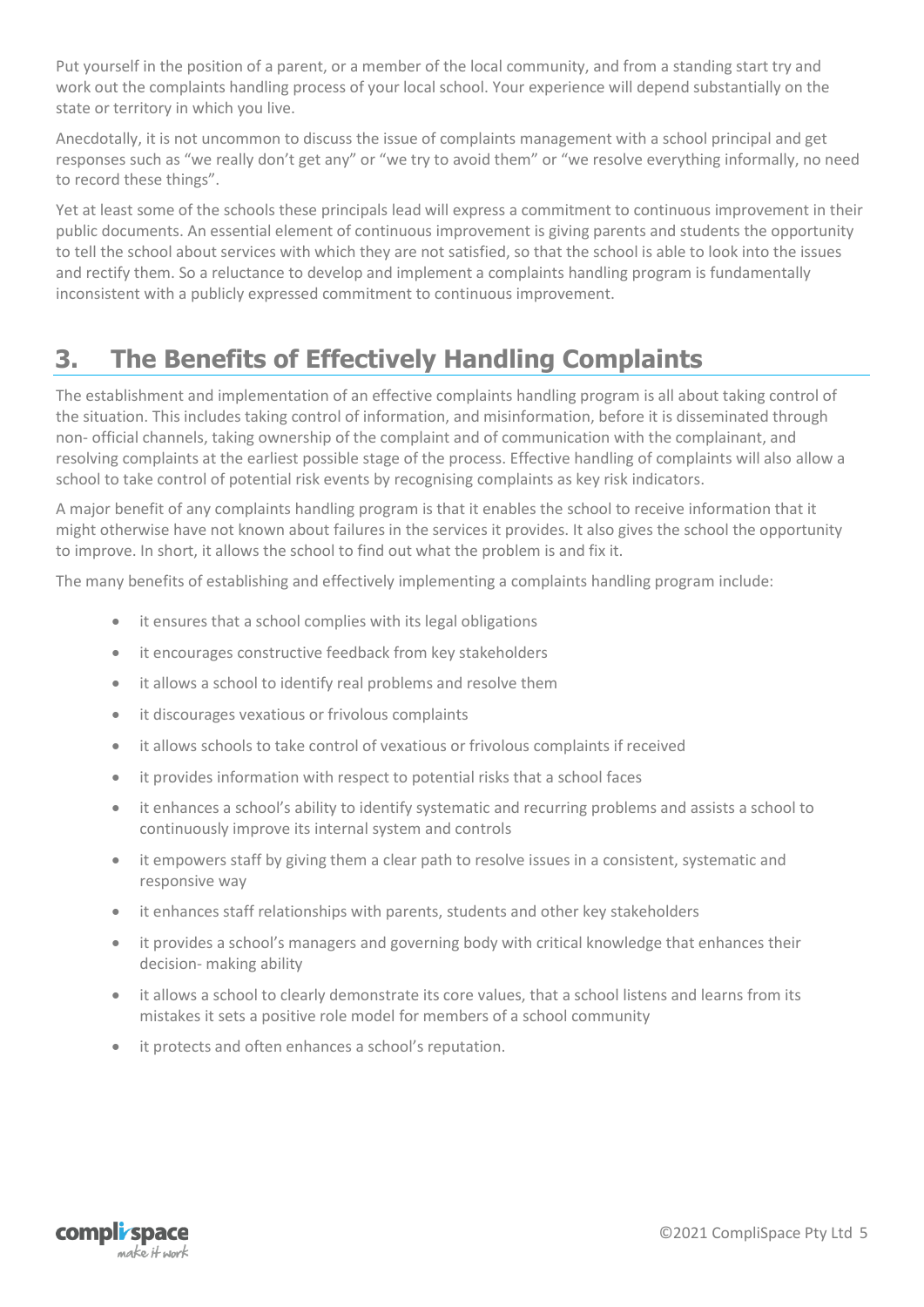# <span id="page-5-0"></span>**4. The Consequences of Not Handling Complaints Effectively**

A complaint not heard, or a complaint badly handled, is more than likely to result in a dissatisfied complainant and negative word of mouth.

A complaint may even result in negative public commentary, whether through traditional media channels such as newspapers, radio and TV, or through social media. Often it is not solely the original problem that triggers a complainant to take the matter to the public arena, but their frustration with the school's complaints handling processes. The consequences for the school can be severe.

A fairly recent example involved parents at a non-government girls' school in New South Wales running a social media campaign demanding changes at the school, including the resignation of the principal. The parents decided to campaign following various changes at the school, including a loss of staff. The dispute reached newspapers and resulted in its own "hashtag" on social media. The principal eventually resigned.

With students having the right to access external independent complaints avenues, such as the Commonwealth Overseas Student Ombudsman, complaints may also receive scrutiny from external third parties.

In risk management terms, the risks of not having a complaints handling system operating effectively include the following strategic and operational risks.

Strategic Risks — risks that emanate from a school's strategy and relate to changes in a school's business environment, or from poor decision making, improper implementation of decisions, inadequate resource allocation or a lack of responsiveness to change:

- failure by the governing body to receive regular reports regarding complaints that may impact on the achievement of strategic objectives or result in a review of the current objectives
- failure to develop and support a school culture of openness, transparency and continuous improvement
- failure to manage key stakeholder relationships and community partnerships effectively due to lack of information regarding key stakeholder concerns and complaints.

Operational Risks — risks that emanate from the day-to-day operations of a school, often relating to the adequacy of internal work practices, systems or procedures, or a breakdown in a school's internal controls:

- failure to effectively implement systems and procedures to manage complaints and feedback from parents and the wider community in a structured, timely and consistent manner
- failure to develop mechanisms for receiving parent and community feedback and complaints to assist the school to maintain a culture of continuous improvement and limit reputational damage
- failure to support staff in dealing with feedback and complaints from parents, leaving staff exposed to further, more difficult conversations and increased workplace stress.

## <span id="page-5-1"></span>**5. The Complaints Handling Standards**

To make matters more confusing for schools managing complaints, there are two different Standards for complaints handling that a school could apply. In addition, Principle 6 of the National Principles for Child Safe Organisations (National Principles) – compliance with which will soon be mandatory for all child-related organisations in Australia, including schools – requires that an organisation's processes for managing complaints be "child-focused". The National Office for Child Safety has issued a guide to assist organisations to comply with this requirement.

For context, the original complaints handing Standard was the International Standard ISO 10002:2004, which was brought together with Australian best practice in 2006 to make a combined AS ISO 10002–2006. Since 2006, that standard has been separated into two standards – the International Standard ISO 10002:2018 and the Australian Standard AS/NZS 10002:2014.

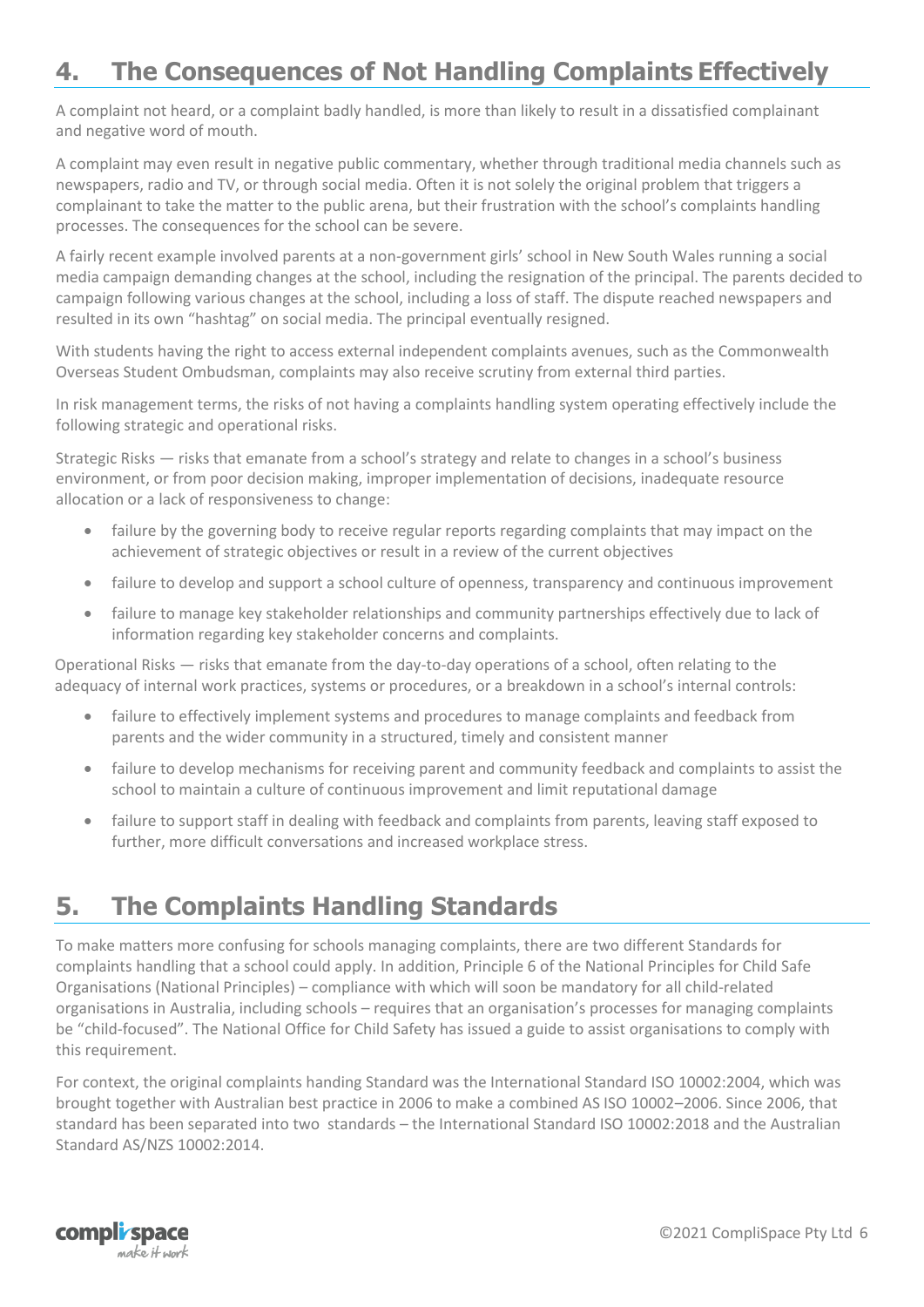Complaints handling for schools, given their limited resources and abundance of red tape in various other areas, needs to be as simple and practical as possible. The International Standard promotes simplicity and practicality through focusing on the customer and customer service aspects of complaints handling. The Australian Standard, on the other hand, is half as long again as the International Standard because it presents a much more detailed, process-based complaints handling system, designed for small businesses and the government sector.

The International Standard is developed around a set of 15 guiding principles and provides detailed guidance on developing a framework within which the key operational elements of a complaints handling process are managed. The Australian Standard also sets out guiding principles which are grouped under similar headings to those in the International Standard and follow the themes of the International Standard's principles.

The National Office for Child Safety's [Complaint Handling Guide: Upholding the rights of children and young](https://www.pmc.gov.au/sites/default/files/publications/nocs-complaint-handling-guide.pdf)  [people](https://www.pmc.gov.au/sites/default/files/publications/nocs-complaint-handling-guide.pdf) (Complaint Handling Guide) then adds an additional layer of guidance, designed to assist organisations embed children's rights, safety and wellbeing into their complaints handling system and promote the right of children to have a voice in decisions that affect them.

In an attempt to explain the Standards in lay terms and provide a platform for analysing the different regimes that have been developed for Australian schools, this paper has identified key elements that are consistent in both Standards and they are discussed throughout the rest of this paper. To implement an effective complaints handling program, schools should consider the consistent elements, and any relevant guidance that the Complaint Handling Guide specifically provides for child-related organisations.

# <span id="page-6-0"></span>**6. Definition and Scope**

## <span id="page-6-1"></span>**Definition of a Complaint**

Perhaps one of the most obvious questions that needs to be answered is "what is a complaint?". The Australian Standard defines a "complaint" as an "expression of dissatisfaction made to or about an organisation, related to its products, services, staff or the handling of a complaint, where a response or resolution is explicitly or implicitly expected". The definition of "complaint" in the International Standard is: "expression of dissatisfaction made to an organisation, related to its product or service, or the complaints-handling process itself, where a response or resolution is explicitly or implicitly expected".

A "complaint" is similarly defined, with respect to child-related organisations, in the Complaint Handling Guide as an "expression of dissatisfaction about an organisation related to one of more of the following:

- its services or dealings with individuals
- allegations about the conduct of its staff, volunteers or other individuals engaged by the organisation
- another child or young person at the organisation, or the handling of a prior concern."

#### <span id="page-6-2"></span>**Scope of a Complaints Handling Program**

It is also important to clearly identify the scope of the complaints handling program in a school. Is the program only available to parents and carers? Can students use the program? What about other key stakeholders, such as prospective parents, members of the local community, commercial suppliers and strategic partners?

When considering scope, schools should keep in mind any legislative or regulatory requirements, as well as imminent requirements (or indeed existing requirements in some jurisdictions) to comply with National Principle 6 or similar. National Principle 6 requires that a school's complaints handling system be available to children.

The scope of the program, and the level of management reporting it is capable of producing, will obviously affect how the program is designed and implemented.

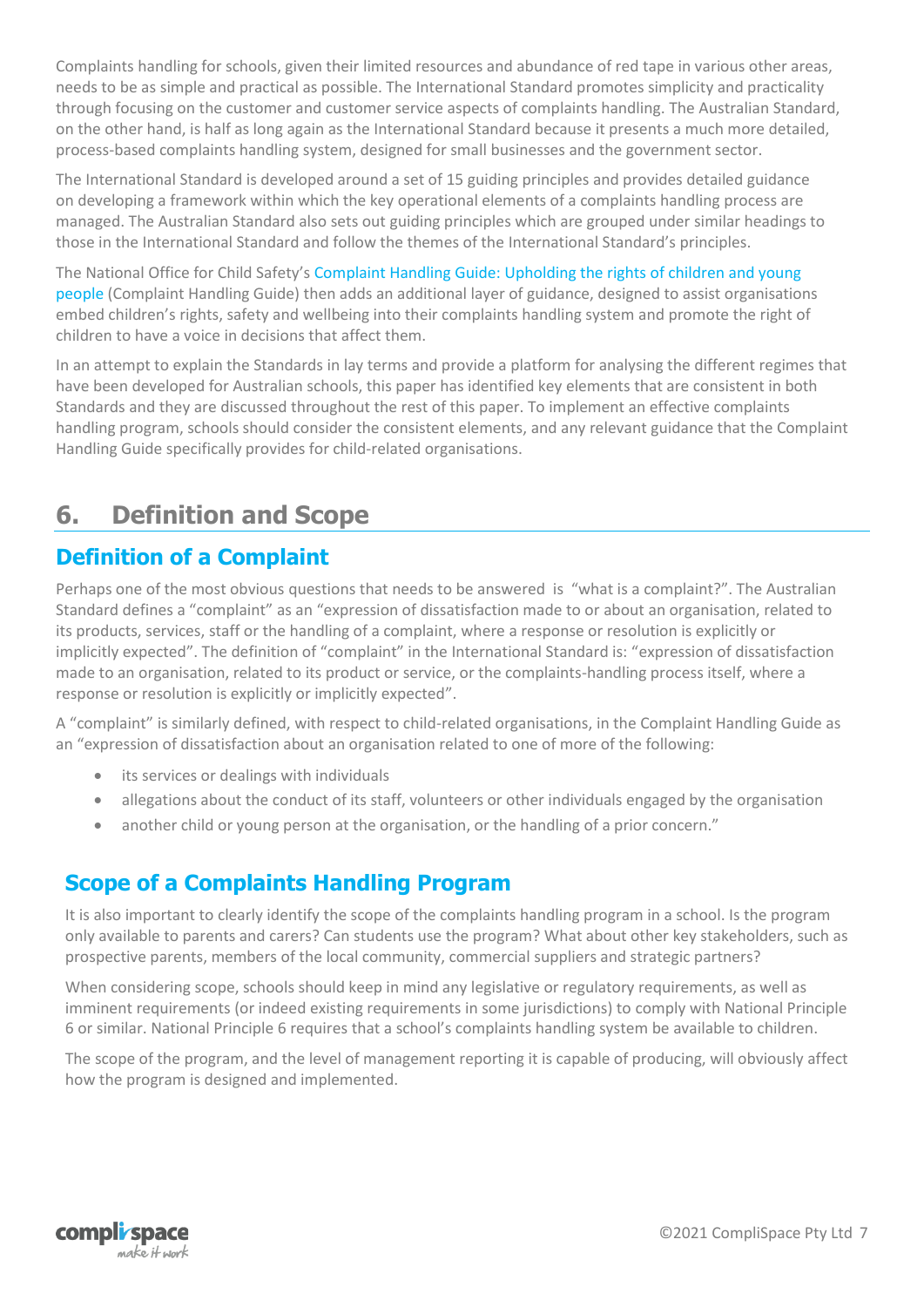# <span id="page-7-0"></span>**7. Complaints Handling Framework: Planning and Design**

Before a school can start to effectively manage complaints, at a minimum, its governing body, principal and members of its executive or leadership team need to be committed to the process and, from the outset, address the following core infrastructure elements.

#### <span id="page-7-1"></span>**Complaints Handling Policy and Procedures**

First and foremost, a school needs to document its complaints handling policy and procedures, taking into account any relevant statutory and regulatory requirements, so that they can be effectively communicated and made available to relevant parties.

It must not be forgotten that a complaints procedure collects "personal information": usually the names of the complainant and possibly the individual or individuals who are the subject of the complaint, as well as others who may be involved in the matter. Collecting "personal information" means that the school's complaints procedure must also comply with the requirements of the Privacy Act 1988 (Cth) and the 13 Australian Privacy Principles (APPs). The key procedural provisions to bear in mind are:

- the collection form should have a "collection notice", complying with APP 5
- provision should be made for anonymous complaints (APP 2), including a note that indicates the consequence of not providing a name
- appropriate levels of confidentiality and security to protect the privacy of personal information must be maintained
- under certain circumstances, the individuals may be able to access the information held about them.

The APPs also require that the school explains how it will handle complaints about privacy, which should be set out in the school's privacy policy.

It is also possible that a person using the complaint procedure may be notifying the school of serious misconduct, which could potentially bring the matter within the Federal whistleblower protection law in the Corporations Act 2001 (Cth). Breach of the strict confidentiality requirements of the whistleblower protection law may lead to substantial penalties .

#### <span id="page-7-2"></span>**Visibility, Transparency and Promotion**

Everyone has a right to complain and schools need to adopt a people-focused and proactive approach to seeking and receiving feedback and complaints. This requires information about how and where to complain, and how the complaints process works, to be well publicised and effectively communicated to key stakeholders. For example, information about a school's complaints handling policy and procedures should be clearly positioned on its public website.

Age-appropriate information about the complaints process, including how to make a complaint and what to expect, should be readily available to all students. Staff should teach students about their rights to safety and

to be involved in decisions that affect them, empowering them to speak up.

#### <span id="page-7-3"></span>**Accessibility**

The principle of accessibility requires the complaints handling process to be easily accessible to potential complainants. This means that:

- information about the process should be readily accessible, for example, on a school's public website and in different languages and formats where relevant
- there should be flexibility in the ways of making a complaint. Provision should be made for verbal complaints, not just written complaints

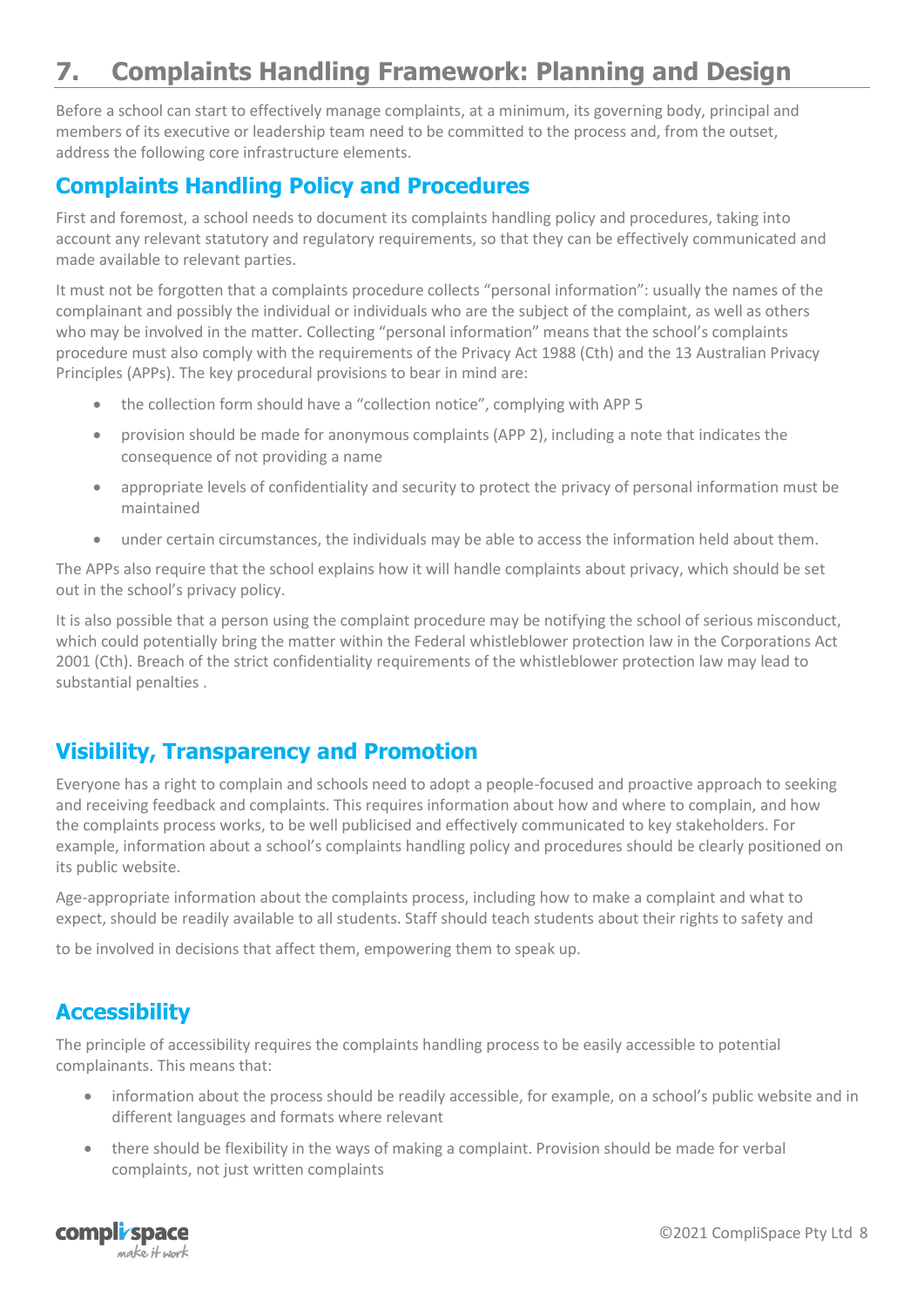- it should be easy to understand the process for making complaints
- it should be easy to actually make a complaint, for example by filling out a specific form on a website, sending an email to a dedicated email address, or contacting a well-publicised telephone number
- as required by the Privacy Act, an option to make a complaint anonymously or by using a pseudonym must be provided wherever practicable. Information about the complaints process should also include a note to advise that making anonymous complaints may impede the ability to fully investigate the complaint and/or provide feedback on any findings.
	- Making a complaints handling process accessible to students includes:
	- seeking input from students on its design, implementation and ongoing improvement
	- considering what barriers students at the school may face when making a complaint or when participating in the complaints handling process, and making reasonable adjustments to meet students' needs
	- ensuring that there are multiple and age appropriate avenues for students to make a complaint that are based on their feedback about how they prefer to communicate
	- ensuring that support, based on students' advice about their needs, is available to assist students to participate in the process.

#### <span id="page-8-0"></span>**Resource Allocation**

To ensure that the complaints handling process operates effectively and efficiently, a school needs to allocate the resources necessary to document, establish and maintain the process, recognising the time it will take for one or more staff members to manage complaints. In larger schools, this may involve the use of computer software to capture and manage complaints. The benefit of using software to capture complaints is that it enhances a school's ability to analyse data and to provide reports that assist management in their decisionmaking.

#### <span id="page-8-1"></span>**Training**

Staff training is critical if a complaints handling system is going to work in practice. All staff need to be trained on how to identify a complaint, how to handle a complaint at first instance or "on the frontline", when a complaint can be managed informally and when it should be escalated to a nominated complaints officer. Additional training needs to be provided to those people who are responsible for managing escalated complaints, including complaints that involve child protection-related issues, privacy or serious misconduct, or are about the principal or a member of the governing body.

CompliSpace has developed the L.E.A.R.N. Complaints Handling Technique which is designed as an easily remembered aid for all staff in handling complaints, whether they be frontline or formal complaints.

L.E.A.R.N. stands for:

**L**isten

**E**mpathise

**A**cknowledgement

**R**espond

**N**otify

The L.E.A.R.N. mnemonic is used because the acronym itself is an important element of the complaints handling process. Each complaint is an opportunity to learn and find new ways to improve a school's services and operations.

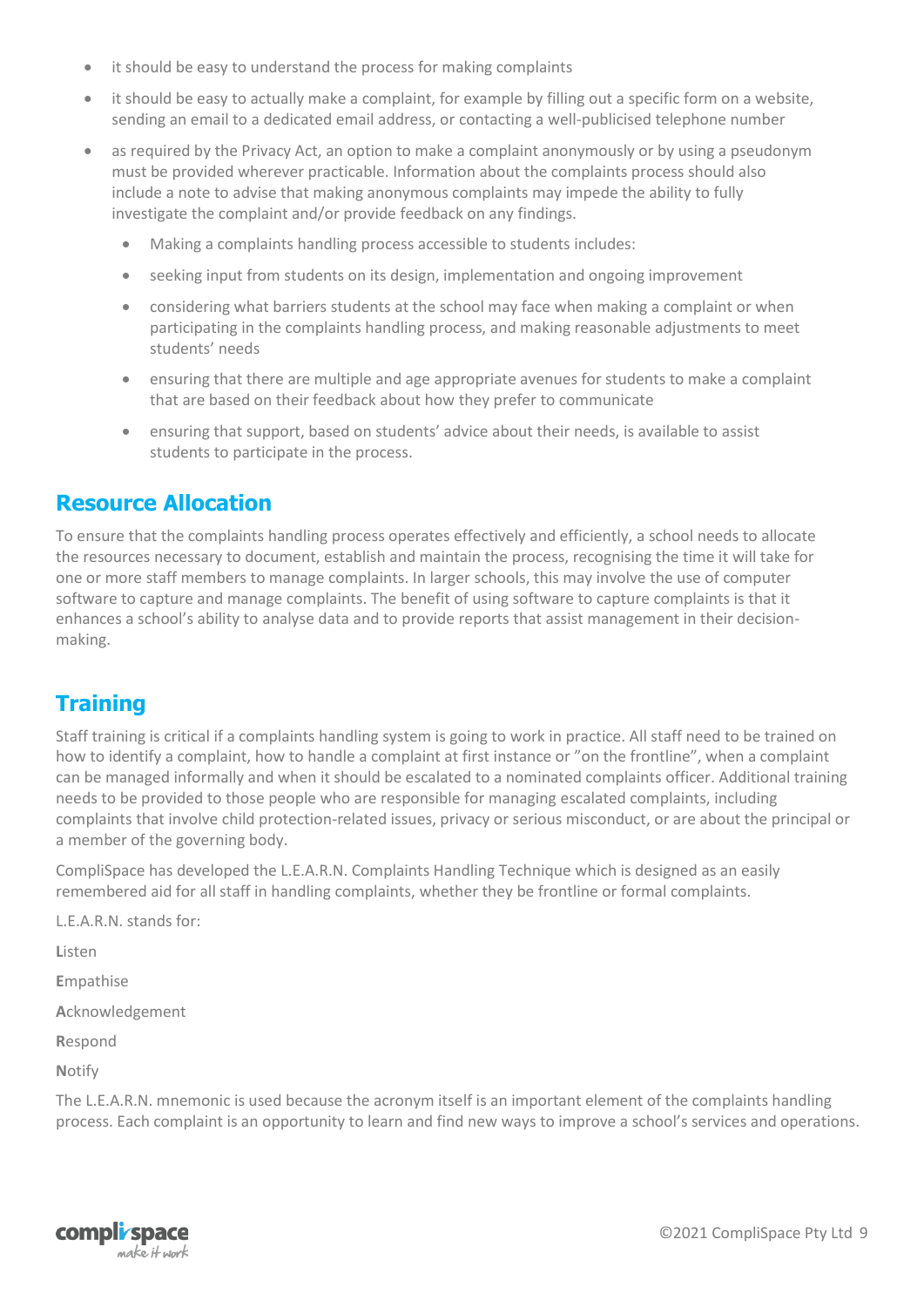#### <span id="page-9-0"></span>**Appointment of a Responsible Individual/s to Manage the Complaints Handling Process**

A school should always clearly allocate responsibility for managing escalated complaints to a responsible person who may or may not be designated as the school's complaints officer. The reality is that schools are unlikely to have a dedicated complaints officer but rather will need to clearly allocate responsibility for complaints handling to one or more senior members of staff. The designated individual will need to be able to identify the different regulatory, human resources, and reputational issues that are involved.

In particular, complaints that involve child protection-related issues (including in particular complaints about staff or volunteer conduct or about an incident alleged to have occurred at the school or a school-related event) will need to be managed by a senior member of staff who understands the legal obligations with respect to external reporting and investigations and who has the authority to take immediate and longer term actions.

Privacy related complaints should be referred to the school's Privacy Officer.

## <span id="page-9-1"></span>**8. Managing a Complaint**

Once a school's complaints handling framework has been established, clear systems and procedures need to be established to manage the complaints. This involves the steps set out below.

#### <span id="page-9-2"></span>**Capturing a Complaint**

The process of capturing a complaint may not be as easy as it may first seem. The school should use a clear definition of "complaint" so that all staff who have received the training understand what a complaint is. If the definition from the Australian Standard is adopted, this means that any issue raised that is an expression of dissatisfaction made to or about the school, related to its products, services, staff or the handling of a complaint where a response or resolution is explicitly or implicitly expected or legally required should be considered a complaint and managed in accordance with the school's complaints handling procedures.

#### <span id="page-9-3"></span>**Acknowledging a Complaint**

Once a complaint is received, it should be acknowledged as a complaint. This does not mean that every complaint requires a formal written acknowledgement. Complaints of a less serious nature (which are most complaints) can be acknowledged verbally and resolved without the need for a formal investigation or a written response. The key is for staff to be trained in how to identify and acknowledge a complaint.

Generally, it is only more serious complaints that require a formal acknowledgment, investigation and response. Often during the acknowledgement phase, the complainant may be provided with a document that provides an overview of the school's complaints handling process in order to clearly establish expectations at an early stage of the process. A contact person should be appointed for the complainant at this stage, particularly for complaints by (or on behalf of) students.

#### <span id="page-9-4"></span>**Planning the Involvement of the Student**

The trigger for considering the involvement of a student in a complaints process should be whether they are affected by the complaint. This question of involvement should not be based solely on whether or not the student initiated the complaint, although this is an important factor in assessing how to first engage with them.

Regardless of the nature of a complaint, and any specific requirements in relation to the timing of when a student is involved, it is good practice to develop a simple plan for involving them throughout the complaints process, and seeking the views of their parents/carers, including about their own involvement.

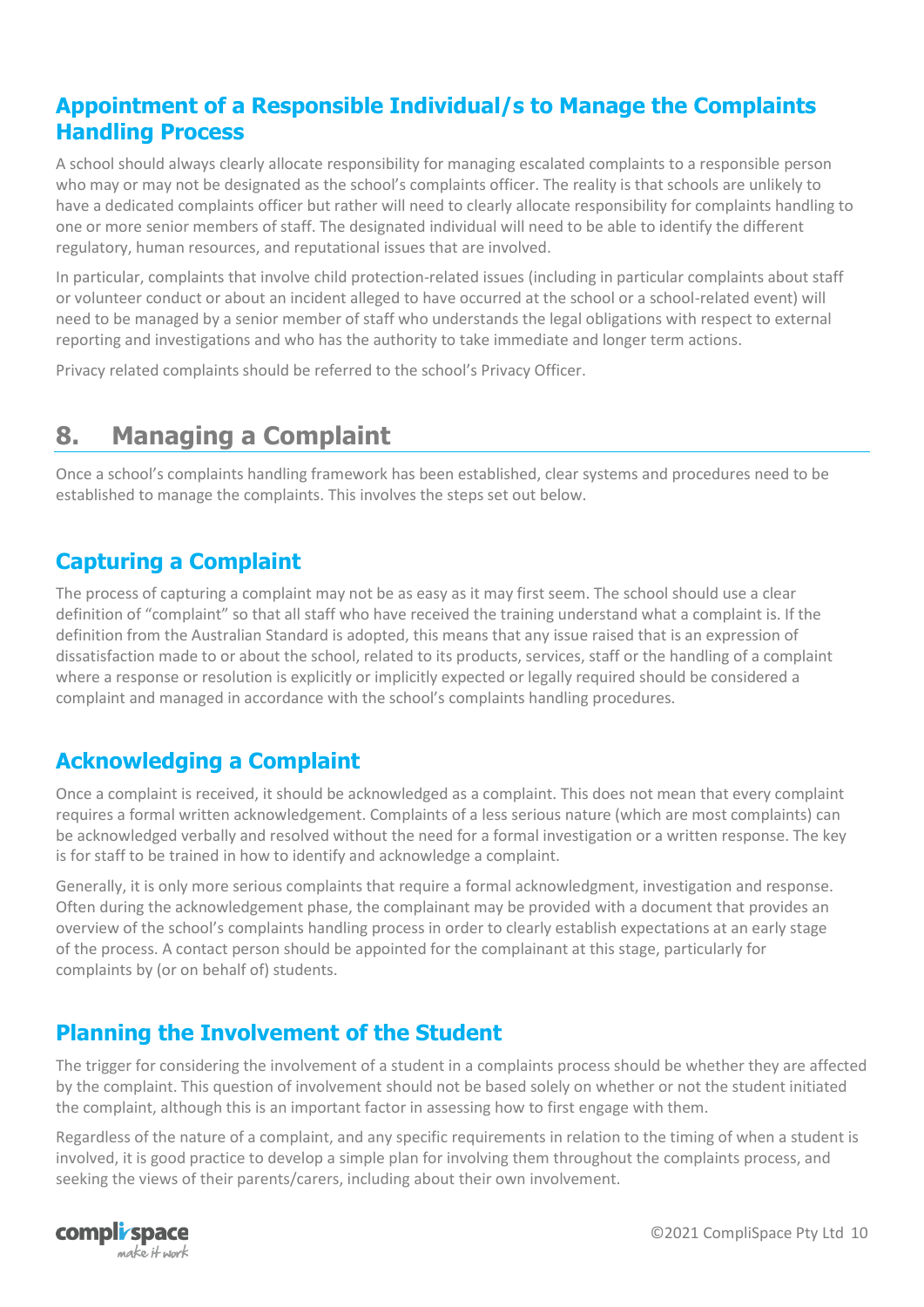A plan for involving a student in a complaints process should also include how to deal with any ethical issues that may arise. This plan should also be flexible enough to deal with unexpected developments.

#### <span id="page-10-0"></span>**Tracking**

All complaints need to be recorded on a school's complaints register, whether they are serious or not. This is because many informal complaints received over time may indicate a systemic issue which, if not resolved, can lead to escalating dissatisfaction among key stakeholders such as parents or students.

However, it may not be appropriate for the details of child protection related complaints to be included in the same complaints register as other complaints. This is discussed further below, in the Record Keeping section.

More serious complaints not only need to be recorded, but the progress in resolving the complaint needs to be tracked and carefully monitored. This is especially so where a school has represented that it will respond to a complaint within certain time frames, or where there are legislatively mandated time frames for managing complaints and reporting the outcomes to external authorities (for example, complaints involving "reportable conduct" by staff or volunteers).

Tracking complaints, usually through the allocation of a status indicator (for example, new complaint, under investigation, resolved etc) also provides valuable information to assist a school to identify key risks and make appropriate decisions.

#### <span id="page-10-1"></span>**Responsiveness**

Responsiveness is another key principle of complaints management. This includes effective acknowledgment, establishing clear timelines for investigating and responding to more serious complaints, and providing feedback on the action that the school decides to take. The complainant should also be advised if the school decides not to take action, and the reasons for that decision.

The school's responsiveness to complaints is a critical factor in building trust in the school's complaints process. Where the school community believes that the school is serious about listening and responding to feedback, there is a lower risk of disgruntled parties turning immediately to alternative channels such as social media or regulatory bodies.

## <span id="page-10-2"></span>**Objectivity**

Each complaint should be addressed in an equitable, objective and unbiased manner. Complaints handling policies should commit to ensuring procedural fairness or natural justice during the complaints handling process.

#### <span id="page-10-3"></span>**Confidentiality**

Finally, any personally identifiable information concerning the complainant, or the person who is the subject of the complaint, should only be used for the purpose of addressing the complaint. Information about the complaint must remain confidential and only be disclosed to staff within the school on a need-to-know basis. This mitigates the risk of the matter escalating out of control, featuring on the school "rumour mill", or becoming the subject of legal action.

It is also possible that a complaint that relates to serious misconduct could trigger the confidentiality protections under the whistleblower law.

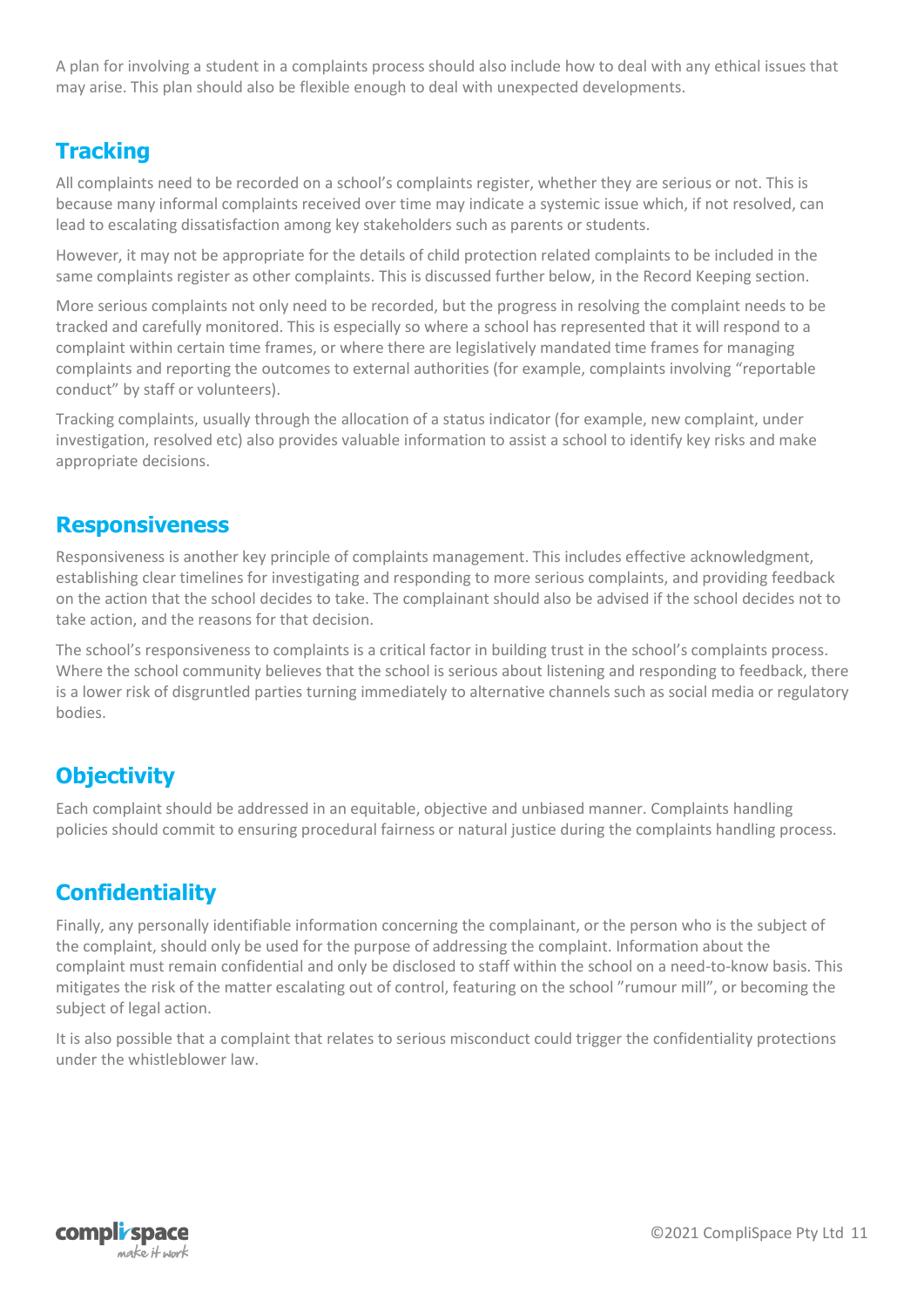# <span id="page-11-0"></span>**9. Record Keeping, Reporting and Corrective Action**

#### <span id="page-11-1"></span>**Record Keeping**

Records should be kept of every complaint including the description of the complaint, supporting documents (if any), immediate action taken, the investigation (including any witness statements) and the outcome.

#### <span id="page-11-2"></span>**Complaints Register**

All complaints should be recorded on a complaints register and classified and analysed to identify systemic, recurring and single incident problems and trends so that key risk areas are clearly understood and the underlying causes of complaints can be addressed through corrective actions.

It may not be appropriate for the details of child protection related complaints to be included in the same complaints register as other complaints, for reasons of privacy and confidentiality. However, these details still need to be recorded. It might be appropriate for them to be recorded in a school's child protection incident or concern record keeping system.

Judgment should also be exercised when recording matters that may need to be de-identified for the purposes of reporting while they are still under investigation.

#### <span id="page-11-3"></span>**Management Reporting**

A school's governing body and leadership team should receive regular reports on the status of existing complaints, any underlying statistical trends and corrective actions that have been put in place.

#### <span id="page-11-4"></span>**Continuous Improvement**

The Standards require regular review and continuous improvement of a complaints handling process.

Continuous improvement of a process means following a cycle of identifying problems, working out how to address them, implementing the solution and then reviewing the changes to determine if they are working. If the review identifies areas for further improvement, the cycle begins again.

# <span id="page-11-5"></span>**10. Legal Framework for Complaints Handling in Non-Government Schools**

The legal framework for complaints handling in Australian schools is characterised by a patchwork of laws and regulations, departmental directives and non-government school registration standards.

A summary of schools' legal obligations to manage complaints is set out in the Schedule. Notable inconsistencies between jurisdictions include those set out below.

#### <span id="page-11-6"></span>**Referencing the Standards**

Each state and territory's registration/accreditation requirements for non-government schools require a school to have complaints policies and procedures. None of them explicitly references either the Australian or the International Standard as the benchmark for compliance with the requirement.

## <span id="page-11-7"></span>**Definition of Complaint**

The term "complaint" is not always defined in state and territory non-government school registration requirements and guidelines. Additionally, the terms "complaints" and "grievances" are occasionally used interchangeably. It is recommended that the term "grievance" be used only in a human resources context (e.g. staff grievances) and "complaints" be used for the broad range of matters discussed in this paper.

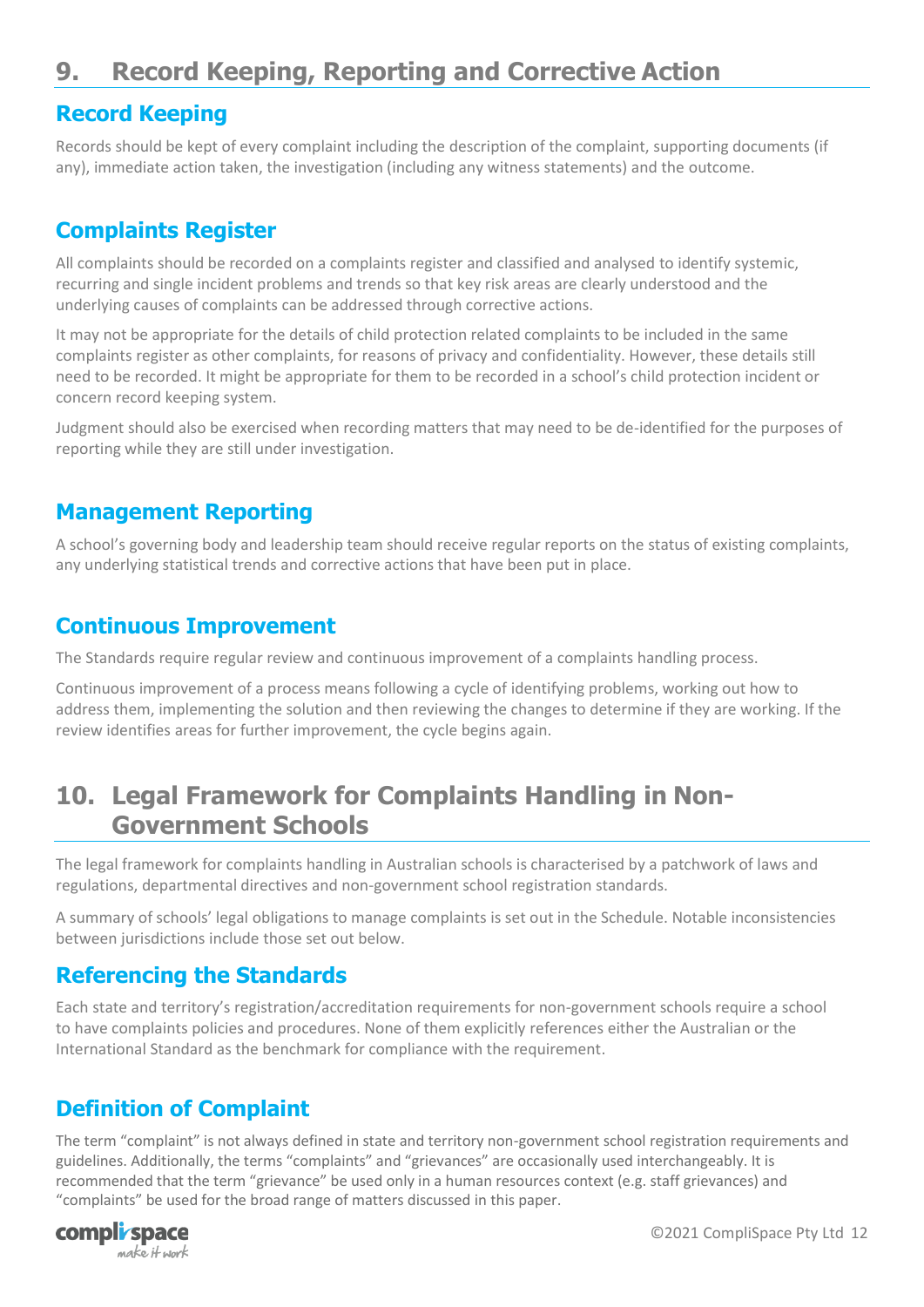#### <span id="page-12-0"></span>**Scope of Complaints Policy**

In most jurisdictions the scope of a school's complaints handling policies clearly extends beyond parental complaints to encompass complaints from other key stakeholders, including members of local communities.

In some jurisdictions (e.g. Tasmania) a school's complaints policy must include separate procedures for different types of complaints. The standard on complaints management in the Education Regulations 2017 (Tas) requires that complaints by staff and parents are processed separately and that complaints against the principal are processed separately from other complaints.

#### <span id="page-12-1"></span>**Application of Ancillary Laws**

In addition to their obligations under the relevant registration requirements, schools may need to comply with other legislative and regulatory requirements that create an obligation to implement complaints handling policies and procedures.

In addition to the child protection and privacy requirements discussed in this paper, schools may be required to fulfil further complaints handling requirements under laws and regulations relating to early childhood education and after-school care, overseas students, the provision of boarding facilities and vocational education and training.

## <span id="page-12-2"></span>**11. Summary and Conclusion**

There can be little argument that the proactive management of complaints in schools has considerable benefits.

There can also be little doubt, especially in this social media age, that the risk of failing to manage complaints effectively has the potential to create adverse consequences for a school, including reputational damage.

So why is it that schools are not managing complaints effectively?

One of the reasons often cited by schools is that they would be overrun with vexatious complaints and they can't afford to allocate resources to this process. Unfortunately, this approach amounts to letting vexatious complainants control the agenda, while the legitimate feedback of other stakeholders that really does reflect on a school's standard of services is not captured effectively. A similar reason – fear of frivolous or vexatious complaints - is often given for not extending the complaints handling system to students.

A properly designed complaints system will actually enable a school to identify and effectively manage frivolous and vexatious complainants. This was illustrated by a story that was recently told to CompliSpace. At a school with a junior, middle and senior school, the various heads of school only became aware by a chance conversation that they were all receiving volumes of complaints from the same parent (with three children at the school, all in different years). On further (coordinated) investigation, the source of the parent's issues was traced back to a recent separation and managed with appropriate sensitivity.

It is suggested that the real reason that many schools don't manage complaints effectively is that they don't understand the benefits that they would gain from effective complaints management and they don't understand how to implement an effective complaints handling process.

The lack of regulatory direction and guidance is partially to blame for the current state of affairs. Requiring a school to "implement a complaints handling policy", with no further guidance or education, is not likely to achieve the desired result. Even where regulators have published detailed guidelines, they provide schools with little or no practical assistance. Ultimately it is up to each school, individually, to work out what to do.

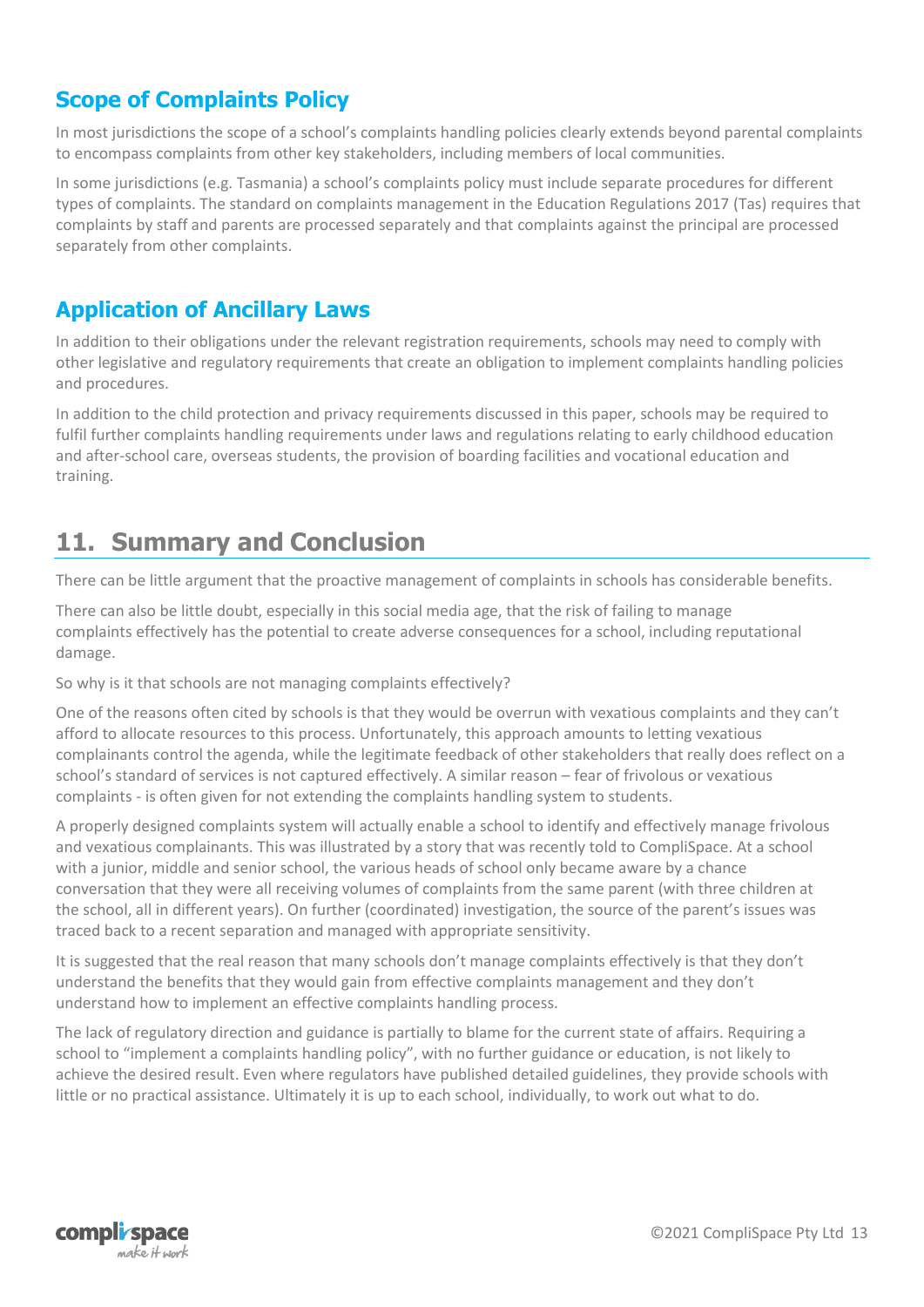Now here's a radical idea. Every school in Australia has more or less the same issue. A complaints handling program designed to be implemented in one school would, in all likelihood (99 per cent), fit another school. Rather than have regulators produce bulky guidance documents that are difficult to read and impossible to implement, why not produce a complaint handling pack (kit, module etc) that is designed to be implemented at a local school level?

What would you need?

- a documented complaints handling program (policies and procedures) video training for staff
- summary complaints handling guidelines
- the appointment of complaints officers to ensure consistent delivery of key educational outcomes
- a software system designed to capture complaints and track actions and outcomes.

Properly designed, such a system would not only facilitate the proper management of complaints at a local school level but would also allow regulators to benchmark performance between schools and identify key risks before they become substantial issues.

## <span id="page-13-0"></span>**12. Schedule – Executive Summary of Complaints Handling Obligations of Non-Government Schools in Australia**

#### <span id="page-13-1"></span>**Australian Capital Territory**

The [Education Act 2004 \(ACT\) section 94 p](http://www.austlii.edu.au/au/legis/act/consol_act/ea2004104/s94.html)rovides that a non-government school must develop and implement a complaints policy for the school and that the school must, as soon as practicable, investigate any complaint about the administration, management and operation of the school that, in the proprietor's opinion, is not a frivolous or vexatious complaint.

The registration guidelines for ACT non-government schools (Registration of Non-Government Schools in the ACT: Information for applicants, proprietors, principals and registration coordinators) require a copy of a school's policies relating to complaints management as evidence of compliance with section B (ii)(a) of the guidelines – Safety and welfare related policies.

#### <span id="page-13-2"></span>**New South Wales**

The [Education Act 1990 \(NSW\) p](http://www5.austlii.edu.au/au/legis/nsw/consol_act/ea1990104/)rovides no specific reference to complaints handling within nongovernment schools.

Non-government schools are however required to comply with the terms of the [Registered and Accredited](http://www.boardofstudies.nsw.edu.au/manuals/pdf_doc/reg-accred-individ-non-gov-manual-14.pdf)  [Individual](http://www.boardofstudies.nsw.edu.au/manuals/pdf_doc/reg-accred-individ-non-gov-manual-14.pdf) [Non-government School \(NSW\) Manual, or the Registration Systems and Member Non-government](http://www.boardofstudies.nsw.edu.au/manuals/pdf_doc/reg-accred-individ-non-gov-manual-14.pdf)  [Schools \(NSW\)](http://www.boardofstudies.nsw.edu.au/manuals/pdf_doc/reg-accred-individ-non-gov-manual-14.pdf) [Manual.](http://www.boardofstudies.nsw.edu.au/manuals/pdf_doc/reg-accred-individ-non-gov-manual-14.pdf)

The Individual Schools Manual at 3.6.2 and the System Schools Manual at 5.6.2 provide that a non-government school must have in place and implement policies and procedures in relation to "complaints or grievances, with specific reference to processes for raising and responding to matters of concern identified by students and/or parents". Each school is then required (3.10.1/5.10.1) in its annual report to provide a summary of its policy for managing complaints and grievances, including changes made to the policy during the year as well as information on how the policy is made publicly available.

Each school is also required (3.6.1/5.6.1) to "set clear guidelines and expectations for stakeholders regarding complaints or allegations of staff misconduct or reportable conduct" and to "publish the school's complaint handling procedures regarding allegations of staff misconduct or reportable conduct".

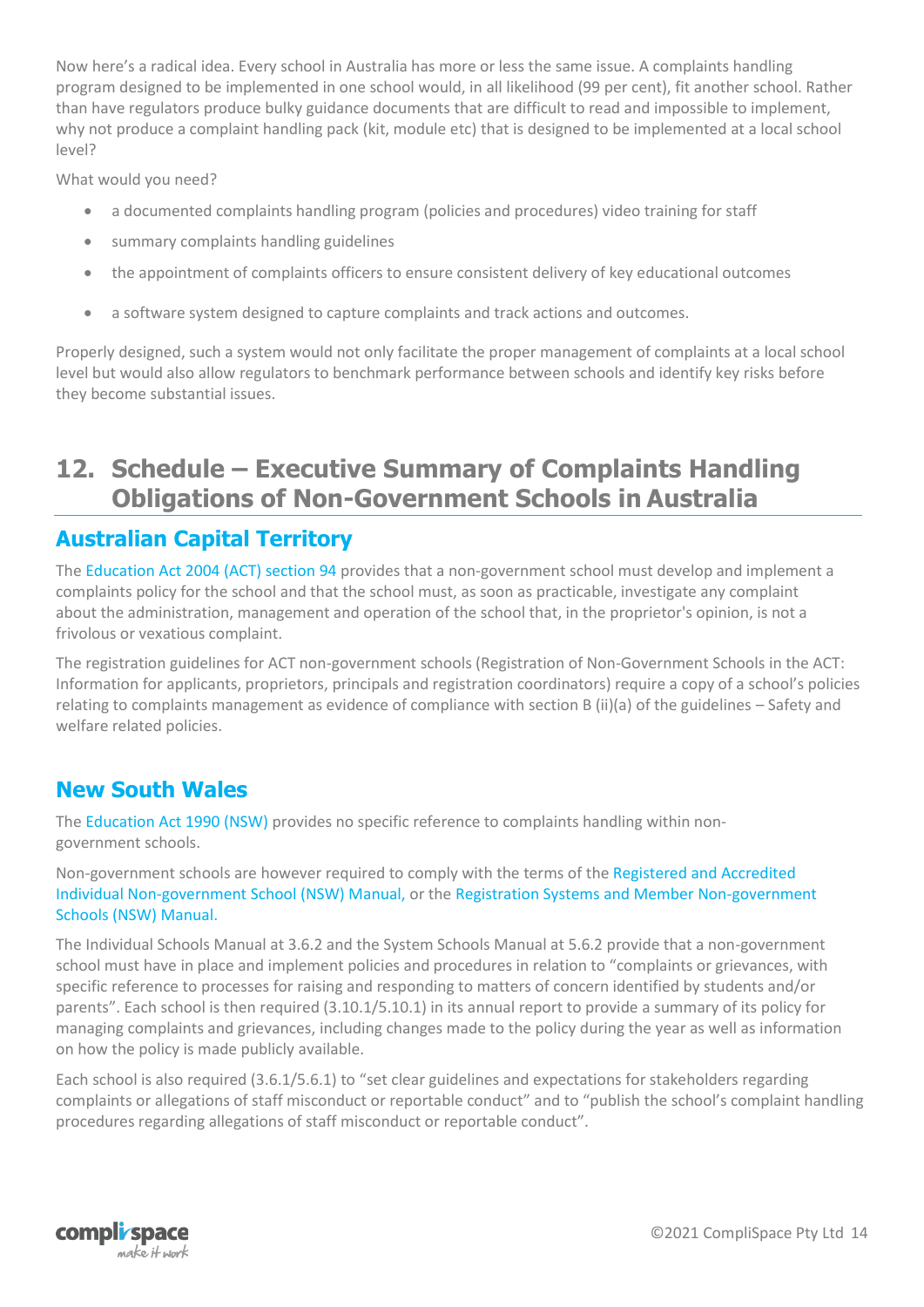There are also specific requirements

- (3.6.3/5.6.3) for a school whose students undertake all or a significant part of their courses by means of distance education to make available to stakeholders in a student's education communication mechanisms and processes for handling complaints
- (3.11.3/5.11.3) for a school providing boarding facilities to have in place and implement policies and procedures that include "a process for handing complaints that describes how matters of concern can be raised and a process for responding to these concerns".

No further explanation or guidance is provided as to the nature of the policies and procedures that NSW non- government schools are required to implement.

#### <span id="page-14-0"></span>**Northern Territory**

The [Education Act 2015 \(NT\) s](http://www.austlii.edu.au/au/legis/nt/consol_act/ea104/)ection 125 sets out the registration requirements for a non-government school in NT. One of the requirements is for the school to have appropriate policies and procedures to deal with complaints and disputes.

According to the Department of Education Guidelines for Registration of a Non-Government School, a school's complaints and disputes policy should include the principles that underpin the policy and strategies for dealing with complaints and disputes.

#### <span id="page-14-1"></span>**Queensland**

The Education (Accreditation of Non-State Schools) Regulation 2017 (Qld) (Regulation section 7) requires a school to have and implement written processes about receiving, assessing, investigating and otherwise dealing with complaints made by its staff, students or a student's parent or guardian. The processes must include principles of procedural fairness, including, for example, the right for interested parties to the complaint to be heard. Additionally, a school's governing body must ensure that staff, students, parents and guardians are made aware of the processes and that the processes are readily accessible by staff, students, parents and guardians.

Regulation section16(5) and 16(6) also require a school to have a specific written complaints procedure to address allegations of non-compliance with their child protection processes, which can form part of any other written procedure of the school for dealing with complaints.

Guidance with respect to these obligations are published in the [Non-State Schools Accreditation Board Review](http://www.nssab.qld.edu.au/Pdf/Review-guidelines-Jan18.pdf) [Program Guidelines w](http://www.nssab.qld.edu.au/Pdf/Review-guidelines-Jan18.pdf)hich are largely based around the concept of self-assessment and continuous improvement.

#### <span id="page-14-2"></span>**South Australia**

The South Australian Standards for Registration and Review of Registration of Schools in South Australia Criterion 3.9 requires a school to have in place and implement policies and procedures for managing complaints and grievances from students, parents, caregivers and the community.

#### <span id="page-14-3"></span>**Tasmania**

The Education Regulations 2017 (Tas) (Schedule 4, clause 12) have a dedicated Standard for complaints handling. Schools are required to have a complaints management policy and procedures that ensure that complaints are addressed fairly, objectively and in a timely manner. A school must also ensure that the complaints policy and procedures provide that complaints by staff and parents are processed separately, and that complaints against the principal are processed separately from other complaints.

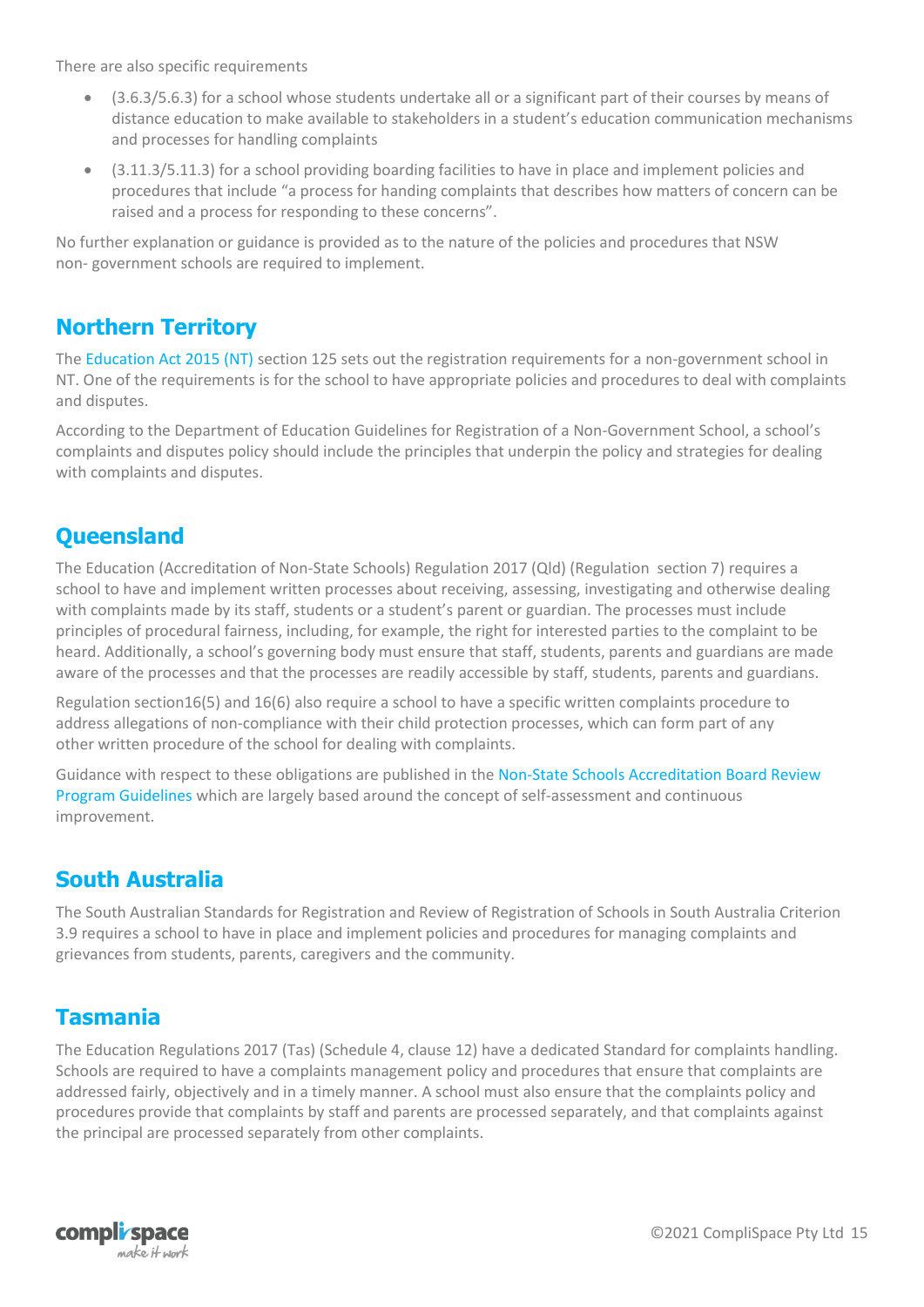The Guidelines for Re-Registration of a Non-Government School state that, as evidence of their compliance with Standard Eleven – Complaints Management, schools may also be requested to provide their complaints records and copies of complaints and subsequent investigations.

The Guidelines also state that a school's complaints management system, which includes its policies and procedures as well as complaints records, should demonstrate that:

- the school welcomes complaints
- there is a clear process for dealing with complaints from students, parents, staff and the principal, including the allocation of responsibility
- staff are aware of the process and how to respond to a complaint
- all staff are enabled to resolve or refer a complaint
- complaints are acknowledged promptly
- the assessment phase enables prompt resolution where possible and, where it is not, a prompt decision is made to determine how to proceed
- the complainant receives information as to how the school proposes to deal with the complaint and the proposed time frame and the school takes into account the complainant's view
- the school informs the complainant of the outcome of the complaint with an explanation of the reasons and information on any further avenues of redress that may be available
- the school maintains a record of complaints received, action taken, decisions made and outcomes
- the school reviews its complaints records regularly with a view to assessing both its services and its complaints management system
- mediation is always a possibility and legal advice may be sought at any time.

The Guidelines also require a school's complaints management policy and procedures to be clear, open and accessible to all members of the school community. They include requirements dictating that procedural fairness be accorded to both the complainant and the person against whom the complaint is made.

#### <span id="page-15-0"></span>**Victoria**

Non-government schools in Victoria are required to comply with th[e Guidelines to the minimum standards and](https://www.vrqa.vic.gov.au/schools/Pages/standards-guidelines-requirements-for-schools.aspx)  [other requirements for school registration.](https://www.vrqa.vic.gov.au/schools/Pages/standards-guidelines-requirements-for-schools.aspx) The minimum standards are taken from Schedule 4 to the Education and Training Reform Regulations 2017 (Vic). The standard for the care, safety and welfare of students requires, as evidence of compliance with this standard, policies and procedures with respect to the managing of complaints or grievances, including how the school's policies and procedures ensure procedural fairness and are accessible to the school community and consistent with the school's enrolment agreement.

#### <span id="page-15-1"></span>**Western Australia**

Non-Government schools have comprehensive requirements for complaints management that are sourced from the School Education Act 1999 (WA) under section 159(k). The Guide to the Registration Standards and Other Requirements for Non-Government Schools under Standard 9 also provides further requirements for nongovernment schools.

Standard 9 of the Guide to Registration Standards requires a school to have and implement a complaint handling system that satisfies each of the key action areas of Principles 6 and 9 of the National Principles for Child Safe Organisations and conforms to the rules of procedural fairness and includes a system for review. In monitoring schools' compliance with Standard 9, the Director-General's considerations include:

• complaints need not be in writing. Students should know that their complaints can be made to anyone in the school they trust or feel safe to speak to and will be taken seriously and that anonymous complaints will be accepted, recorded, evaluated and actioned to the extent possible in relation to any information they may contain

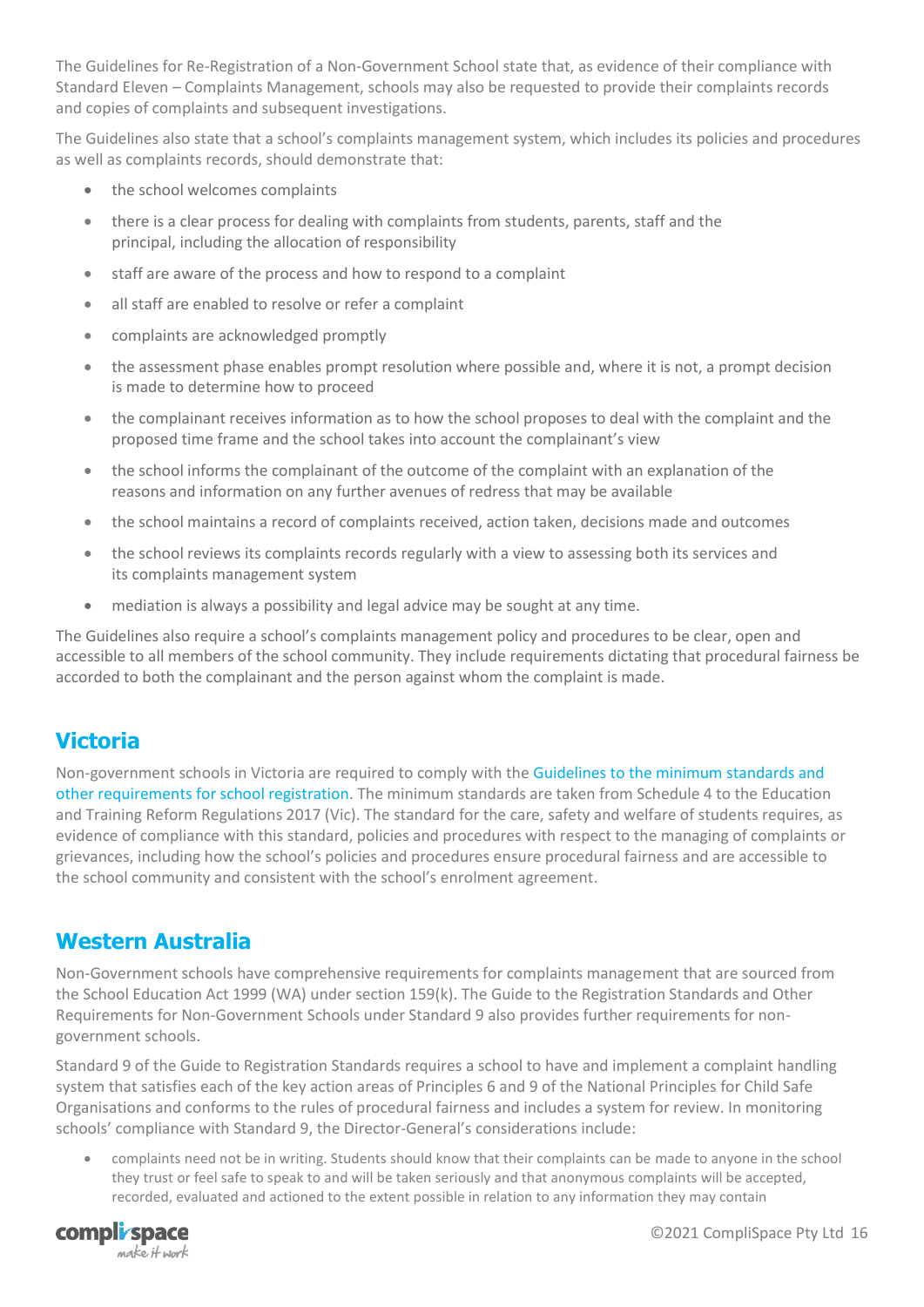- a school's published complaints policy and procedures should clearly outline how the school will satisfy Standard 9, detailing the roles and responsibilities of school staff in handling complaints and the roles and responsibilities of staff and leadership in recording, investigating and resolving complaints and analysing them to identify causes and inform continuous improvement
- schools should maintain a detailed complaints register that records all the details set out in the Guide
- culturally safe complaints management
- schools are required to publish information about the role of the Director General, noting that any student, parent or community member is entitled to contact the Director General with concerns about how the school has dealt with a complaint.

The Guide includes a recommended statement on the role of the Director General. The statement includes the information that, while the Director General may consider whether the school has breached the Registration Standards, the Director General does not have power to intervene in a complaint or override the school's decision.

#### <span id="page-16-0"></span>**Schools with Overseas Students**

Those schools with overseas students are also required to comply with [The National Code of Practice for Providers of](https://internationaleducation.gov.au/Regulatory-Information/Pages/National-Code-2018-Factsheets-.aspx)  [Education and Training to Overseas Students 2018](https://internationaleducation.gov.au/Regulatory-Information/Pages/National-Code-2018-Factsheets-.aspx) – Standard 10: Complaints and appeals. This Standard sets out detailed obligations with respect to complaints handling policies and procedures. Notably, schools must advise an overseas student within 10 working days of their right to access an external appeals process and provide contact details for the Overseas Student Ombudsman, if the overseas student is not satisfied with the outcome of the internal complaints and appeals process. They must also immediately implement any decision or recommendation in favour of the overseas student through the internal or external appeals process.

#### <span id="page-16-1"></span>**Schools with Early Childhood Education or After-School Care Facilities**

The [National Quality Framework for Early Childhood Education and Care, National Quality Standard 7.3.4](http://files.acecqa.gov.au/files/Assessment%20and%20Rating/1-NQS_Assessment%20and%20Rating%20Instrument_120522_%20FINAL-1.pdf)  requires providers of early education and/or after school care services to ensure that "processes are in place to ensure that all grievances and complaints are addressed, investigated fairly and documented in a timely manner".

#### <span id="page-16-2"></span>**Schools with Boarding Facilities**

The Boarding Standard for Australian schools and residences AS 5725:2015, under section 3.4(n) requires a school that provides boarding facilities to have a policy and procedure for raising, receiving, acknowledging and responding to matters of concern, including complaints from boarders, parents and the boarding community.

A school that provides boarding facilities for students must also implement processes to increase boarders' understanding of the school's effective response to grievances and complaints.

Under section 4.2(d)(vi) of the Boarding Standard a school is also required to ensure that boarding staff understand and respond to grievances and complaints relevant to the boarding school.

A school must also, as part of their engagement with boarding parents and families under section 5.2(a)(iv), provide clear and convenient avenues for parent contact and communication, and timely and effective responses including in relation to when complaints are made.